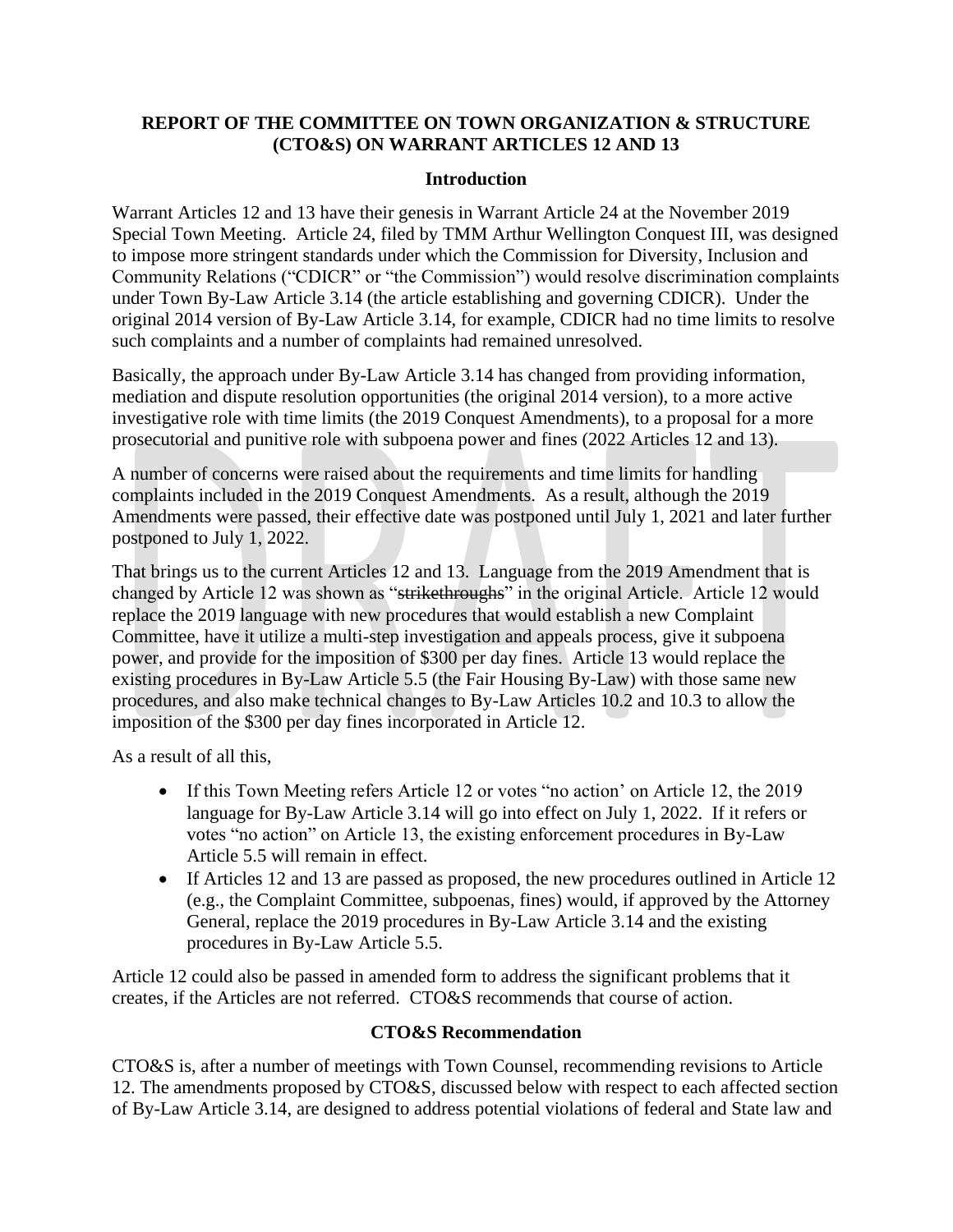of the State constitution inherent in Article 12, to avoid inequitable application of \$300 per day fines, to ensure strong protection for privacy rights, to enhance due process protections, and to reduce the likelihood of unnecessary and expensive litigation.

CTO&S recommends "FAVORABLE ACTION" on Article 12 if Articles 12 and 13 are not referred and if the CTO&S amendments are adopted.

CTO&S recommends "FAVORABLE ACTION" on Article 13 (which incorporates Article 12) if the CTO&S amendments to Article 12 are adopted to address the significant issues that have been identified. If the CTO&S amendments to Article 12 are not adopted, CTO&S would recommend "NO ACTION" on Articles 12 and 13.

#### **Recommended Amendments to Article 12**

## By-Law Section 3.14.2

CTO&S retains language in Section 3.14.2 that makes clear the ability of the Chief Diversity Officer ("CDO") to attempt to mediate disputes outside of and prior to the filing of a formal complaint. (Such clarification is also added by CTO&S to Section 3.14.3(B)(vi)). CTO&S believes that efforts to de-escalate and resolve issues before the initiation of the formal complaint process, if the parties agree in a given situation, is healthy and should be expressly encouraged.

Indeed, pre-complaint mediation can benefit all parties. It reduces the exposure of the respondent to the burden and expense of the complaint process, and it could result in an agreement to provide actual compensation to an injured party. Article 12, unlike the MCAD procedures or litigation, provides no compensation to injured parties. Petitioners seek to impose a \$300 per day fine, but even in the narrow class of cases where such a fine might legally be imposed it would be paid to the Town and not to the injured party.

In addition, and consistent with the advice of Town Counsel, CTO&S has retained language that strongly recognizes the privacy rights of individuals, including language ensuring that the obligation of protect privacy rights applies to both the CDO and the Commission.

## By-Law Section 3.14.3(B)

The petitioners' proposal under Article 12 would allow third persons to file complaints "on a person or organization's behalf" regardless of whether that person or organization had authorized the complaint or even wanted the complaint filed and pursued. Town Counsel has noted that this language violates constitutional principles for standing under Massachusetts law. Petitioners, though explicitly recognizing that a third-party complainant "may ultimately have no standing to continue the complaint," have nonetheless chosen to disregard Town Counsel's advice and to impose burden and expense on the parties and the Town by allowing an unconstitutional complaint to be filed, forcing the respondent to challenge the third party's standing.

The language substituted by CTO&S tracks the language utilized by the MCAD and adheres to the State's jurisprudence on constitutional standing. It provides that a complaint can be filed by an aggrieved person or an organization whose members include aggrieved persons, or by "a duly authorized" representative of such person or a "duly authorized third party, such as an attorney" representing a person or organization. The CTO&S language complies with the law.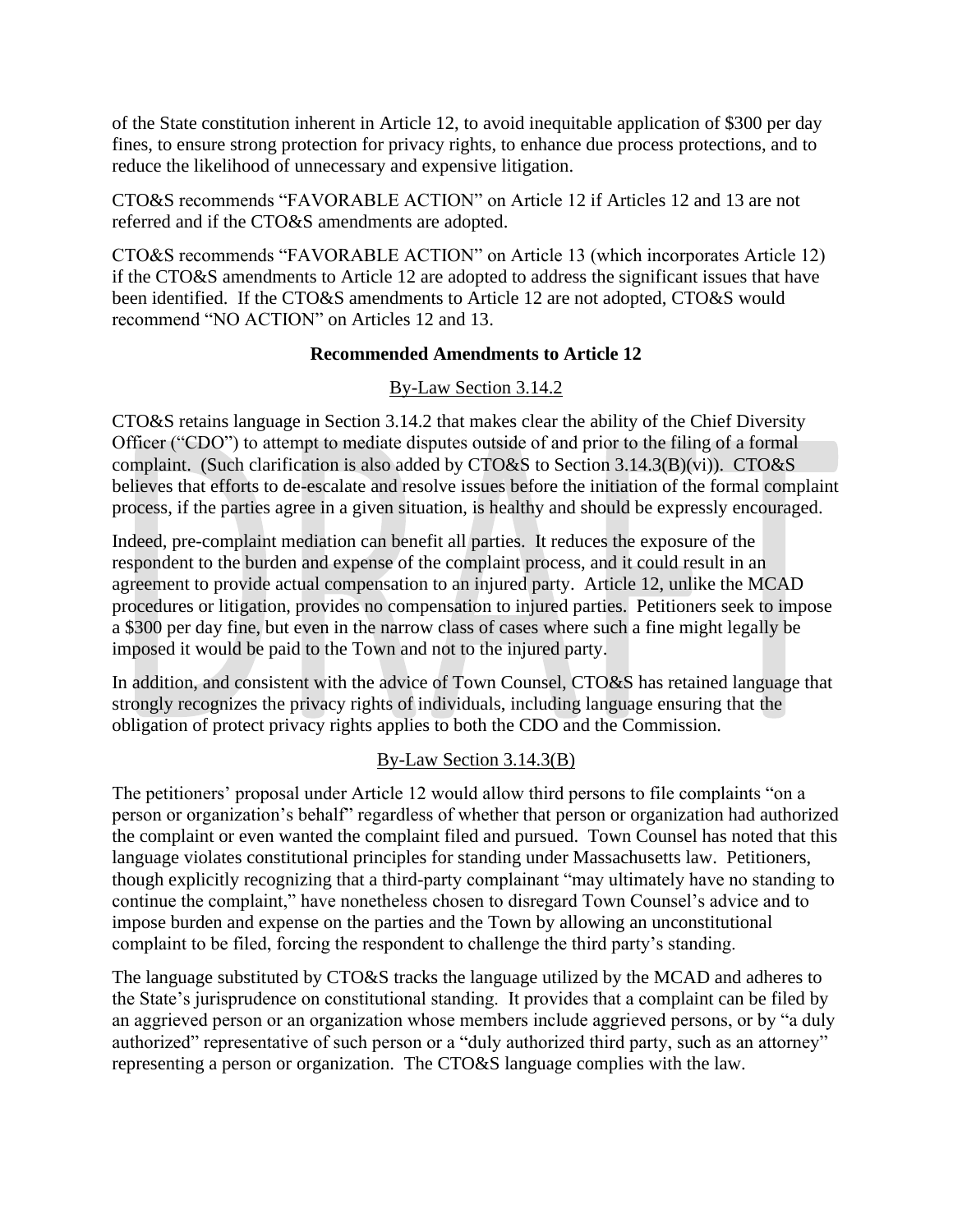Article 12 also states that complaints "are not limited to" discrimination regarding employment, housing, and other areas covered by federal and State law. CTO&S has inserted explicit language stating that complaints are limited to incidents "that are illegal under federal or State law."

Petitioners stated during the CTO&S hearing that it was their intent to, for example, allow complaints regarding "neighbor vs. neighbor" disputes. As a matter of policy, CTO&S does not believe that such disputes should be subject to escalation through a formal complaint process, although the CDO could certainly engage in pre-complaint mediation efforts as noted above.

Moreover, Town Counsel has made clear that as a matter of law the Town is limited by the Home Rule Amendment. Under Section 7(5) of the Home Rule Amendment, art. 89 of the Amendments to the Massachusetts Constitution, municipalities have no power "to enact private or civil law governing civil relationships except as an incident to an exercise of an independent municipal power." For example, Brookline was barred from enacting rent control without express home rule authorization. Marshall House, Inc. v. Rent Review Grievance Bd. of Brookline, 357 Mass. 709 (1970). And the case that allowed Worcester to investigate and identify discrimination, with only mediation and persuasion as remedies, did so because the ordinance "at the most … can encourage a person by moral suasion to do what the law already requires him to do." Brookline does not have authority to define (and fine) new areas of civil liability. Trying to do so is itself unlawful.

Section 3.14.3(B) as proposed by petitioners, states that "this Bylaw shall be applicable to students, faculty and staff of the School Department to the extent permitted by federal law." CTO&S has added language to make clear that the complaint process when applied to School employees and students must comply with State as well as federal law, in addition to corrective language discussed below with respect to other sections of the By-Law.

## By-Law Section  $3.14.3(B)(i)$

CTO&S has expressly added the word "disability" to make clear that access and accommodations should be applied in cases beyond limited English proficiency.

## By-Law Section  $3.14.3(B)(ii)$

The Complaint Committee ("CC") established by Article 12 is a quasi-judicial body with significant authority. In the view of CTO&S, the CC should be appointed by a body that is accountable to the public, rather than by a body which is itself appointed. In addition, it should be appointed by a body with the visibility to reach more broadly into the community to attract candidates. Thus, CTO&S recommends that the Select Board rather than CDICR be the appointing authority.

CTO&S has also modified the language to make clear that attorneys who are appointed to the CC should have civil rights experience. Given the quasi-judicial power of the CC and its focus on civil rights and discrimination claims, an estate planning or corporate tax attorney would bring little relevant expertise to the table.

# By-Law Section  $3.14.3(B)(iii)$

Under Article 12 as proposed by the petitioner, a complaint could be made by an unauthorized third party (as discussed above) without any knowledge of an alleged discriminatory act or,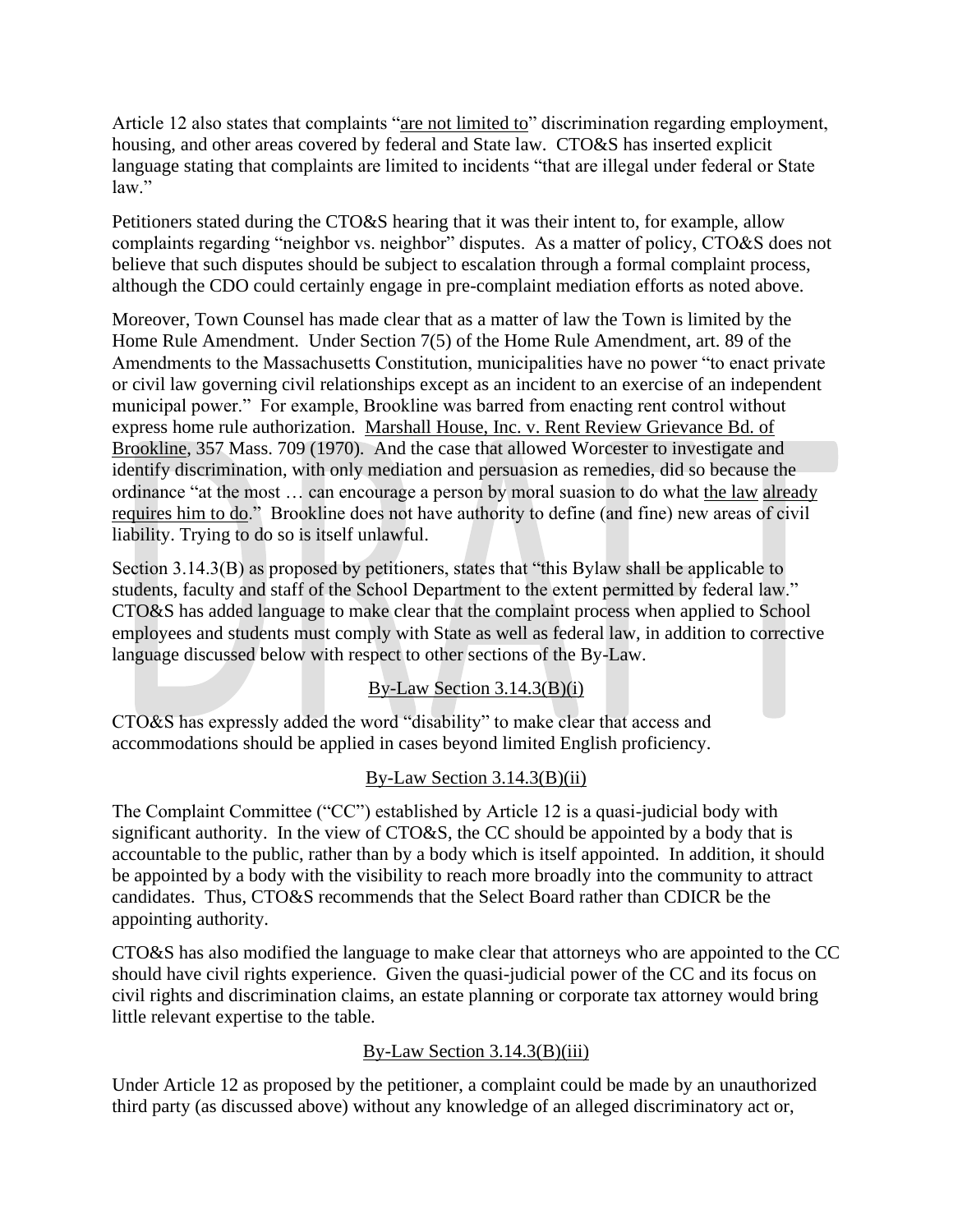indeed, without any basis at all for making the complaint. The complaint could be oral or written. This would be sufficient to trigger the complaint process and impose costs and reputational damage through unfounded complaints. The petitioners have countered with the argument that the Open Meeting Law permits executive sessions where "reputation" and "character" are being discussed, but this language is permissive rather than mandatory and applies only to the reputation and character of "individuals" and not, for example, to a local business whose reputation might be severely damaged by a frivolous complaint. CTO&S, therefore, would continue to allow initial complaints to be made orally or by an informal writing, but has included language tracking the MCAD requirement that such initial complaints be reduced to a formal writing signed and verified by the complainant, under the pains and penalties and perjury, that the allegations are true to the best of their knowledge.

CTO&S has also included customary language that "cleans up" provisions relating to the statutory time for filing complaints, again utilizing language from the MCAD clarifying the situation where the filing deadline could be extended by a continuing violation or pattern of discrimination or until the complainant knew or should have known of the unlawful conduct. CTO&S also clarifies language providing for the statute of limitations to be "tolled" as well as language recommended by Town Counsel regarding the extension of time for good cause or excusable neglect.

CTO&S has also deleted language stating that the CC "encourage the public to file complaints." Such language would put the CC into a prosecutorial rather than quasi-judicial role. It would be similarly repugnant to the concepts of fairness and due process for a federal court judge to urge the U.S. Attorney to bring more drug-related prosecutions before the judge for verdicts and sentencing.

## By-Law Section  $3.14.3(B)(v)$

Because the appeal from dismissal of a complaint by the CDO is a quasi-judicial action, CTO&S has included language requiring such appeals to be heard by a member of the CC who is a civil rights professional, that is, by a CC member with applicable civil rights experience. CTO&S has included language stating that such appeals, which are still in a pre-investigative stage, will be non-public and confidential.

## By-Law Section 3.14.3(B)(vi)

As noted above, this section makes clear that alternative dispute resolution can occur, by agreement of the parties, prior to the filing of a formal complaint. It also does not limit arbitration to the formal American Arbitration Association process, but allows the parties to mutually agree to another arbitrator.

## By-Law Section 3.14.3(B)(vii)

In order to reduce potential bias, CTO&S includes language stating that the CC member involved in the investigation be different from the CC member who decided the prior appeal stage under Section 3.14.3(B)(v). CTO&S also includes language stating that investigations under this provision will be non-public and confidential.

## By-Law Section  $3.14.3(B)(viii)$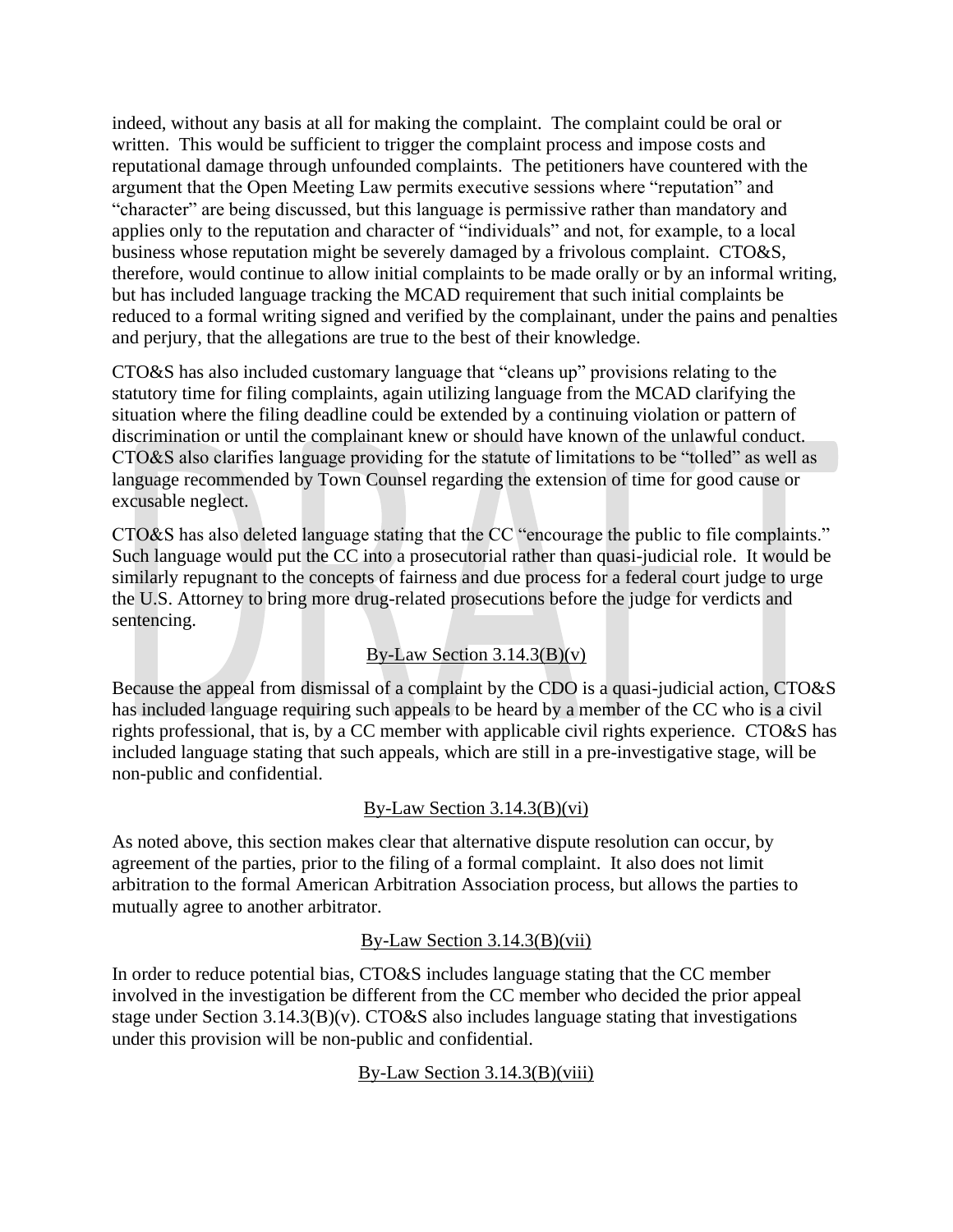The appeal from the investigation is a quasi-judicial action with significant potential consequences. CTO&S thus includes language specifying that the 3-person appeals panel should include at least one and, if practicable, two civil rights professionals. In addition, in order to better protect the due process rights of both the complainant and the respondent, CTO&S would allow time for the parties to conduct discovery as provided in Section 3.14.3(B)(ix) (see below).

#### By-Law Section  $3.14.3(B)(ix)$

Giving the CC the authority and discretion to issue subpoenas, to serve interrogatories, to compel the attendance of witnesses, and so on, was a subject of controversy. CTO&S has determined to retain these provisions, but in order to ensure due process to both parties in the proceeding, has included language limiting the discretion of the CC by requiring it to invoke such processes if reasonably requested by either the complainant or the respondent. This will permit both parties to undertake a form of discovery in the proceedings.

## By-Law Section  $3.14.3(B)(x)(a)$

Section  $3.14.3(B)(x)(a)$  deals with relief for discriminatory acts committed by an employee, agent, or official of the Town or the Town itself and, as drafted by petitioners, provides relief in the form of referral to the Select Board.

Section 3.14.3(B) makes the CC complaint process applicable to the faculty and staff of the School Department (as well as Brookline Public School students, as discussed below). However, petitioners' version of Article 12 inexplicably eliminates any involvement of, or even notice to, the Superintendent of Schools and School Committee. Under Massachusetts General Laws ch. 71, sec. 42, the Superintendent of Schools has the authority to review and approve the dismissal of teachers and employees at a school, and to dismiss district-level employees. Because under Massachusetts law discipline of School Department employees does not rest in the Select Board, CTO&S has amended  $3.14.3(B)(x)(a)$  to preserve the existing by-law concept that recommendations regarding actions by School Department faculty and staff should be provided to the Superintendent and School Committee.

## By-Law Section  $3.14.3(B)(x)(b)$

Section  $3.14.3(B)(x)(b)$  deals with relief against persons and organizations other than the Town and Town employees and officials covered by the previous subpart.

This subsection (b), as amended by the petitioners, provides for issuance of a notice of violation, referral to the Select Board, and "to the extent the law allows" the imposition of a \$300 per day fine for each violation of the By-Law. In summary, this section violates State and federal law regarding complaints against students. And, because the potential use of the \$300 per day fine is sharply constrained by the Home Rule Amendment to the Massachusetts Constitution, CTO&S recommends that the language in subsection (b) providing for fines be deleted to avoid costly and ultimately fruitless litigation and to negate the inequitable application of fines.

Because Brookline Public School students are not Town employees covered by subsection (a), those who are 18 or older would be subject to subsection (b) and \$300 per day fines, a concept that CTO&S rejects, even for out-of-school conduct. Moreover, State and federal law places student discipline in the hands of the principal, headmaster and Superintendent and a 2019 opinion letter from outside counsel to the School Committee concludes that it would violate State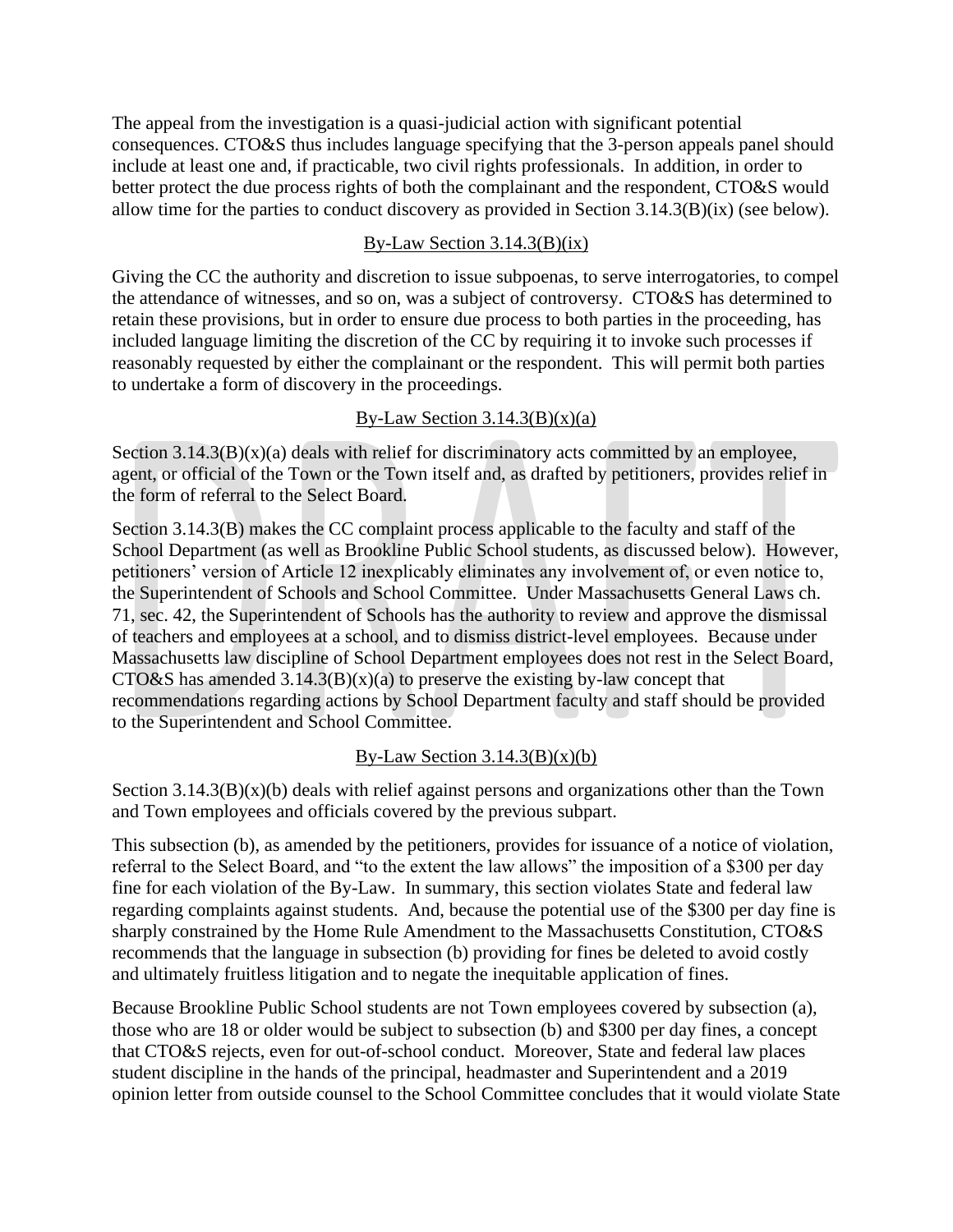and federal law to remove school disciplinary proceedings from the Schools. CTO&S has concluded that, at a minimum, Brookline Public School students should not be subject to the \$300 per day fine and CC recommendations involving acts by students should also be referred to the Superintendent and School Committee, even if they occur outside the school setting. The CTO&S amendments accomplish this.

In addition, under the Home Rule Amendment to the Massachusetts Constitution, the Town cannot enact law "governing civil relationships except as an incident to or as an exercise of an independent municipal power." Thus, Bloom v. Worcester approved an anti-discrimination ordinance that provided for "moral suasion" (mediation, persuasion, and so on, as in the 2014 and 2019 versions of Brookline By-Law 3.14) rather than fines. As Town Counsel has advised CTO&S and petitioners, the "to the extent the law allows" provision could allow files to be applied to businesses licensed by the Town if found to be "incident to an exercise of an independent municipal power." Thus, Town Counsel has pointed out (and CTO&S agrees) that fines could not be applied to housing including landlord-tenant relations, health care, private employment, and private education. The Home Rule Amendment would accordingly also bar fines in the areas of credit, any public accommodations not licensed by the Town, and the sale of property. Thus, the CC might be able to level a \$300 per day fine against a local business such as a nail salon that discriminated against a customer, but would not be able to levy any fine against, for example, the Bank of America if it discriminated against multiple individuals in refusing credit or mortgages; against a major landlord that discriminated hundreds of times on the basis of race, the use of Section 8 certificates, or the presence of children; or against a major private employer discriminating against hundreds of employees on the basis of sex. Given the constraints of the Home Rule Amendment, the \$300 fine would not only lead to burdensome litigation but could only be applied in a bizarre inequitable manner targeting a limited group of local businesses.

#### By-Law Section  $3.14.3(B)(xi)$

This section prohibits retaliation or intimidation of witnesses. CTO&S retains the \$300 fine for each occurrence or day when a violation of this section occurs, to ensure an enforcement tool. It believes that protecting the integrity of the CC proceedings would be authorized under the Home Rule Amendment and would not be considered an impermissible effort to govern civil relationships. To ensure access to established legal process, CTO&S also makes clear that either party would not violate the section by seeking relief, as from frivolous claims or claims impermissible under the Home Rule Amendment, through proceedings before an administrative or judicial body.

#### By-Law Section  $3.14.3(B)(xii)$

The provision requiring the CC (as opposed to CDICR) to take "appropriate corrective actions" to reduce or eliminate by-law violations has been removed. The CC's role is that of a quasijudicial body that should fairly decide complaints brought before it rather than that of a body taking "corrective actions" outside of those claims. For similar reasons, as noted above, CTO&S removed the provision in Section 3.14.3(B)(iii) requiring the CC to "encourage the public to file complaints."

#### By-Law Section 3.14.4